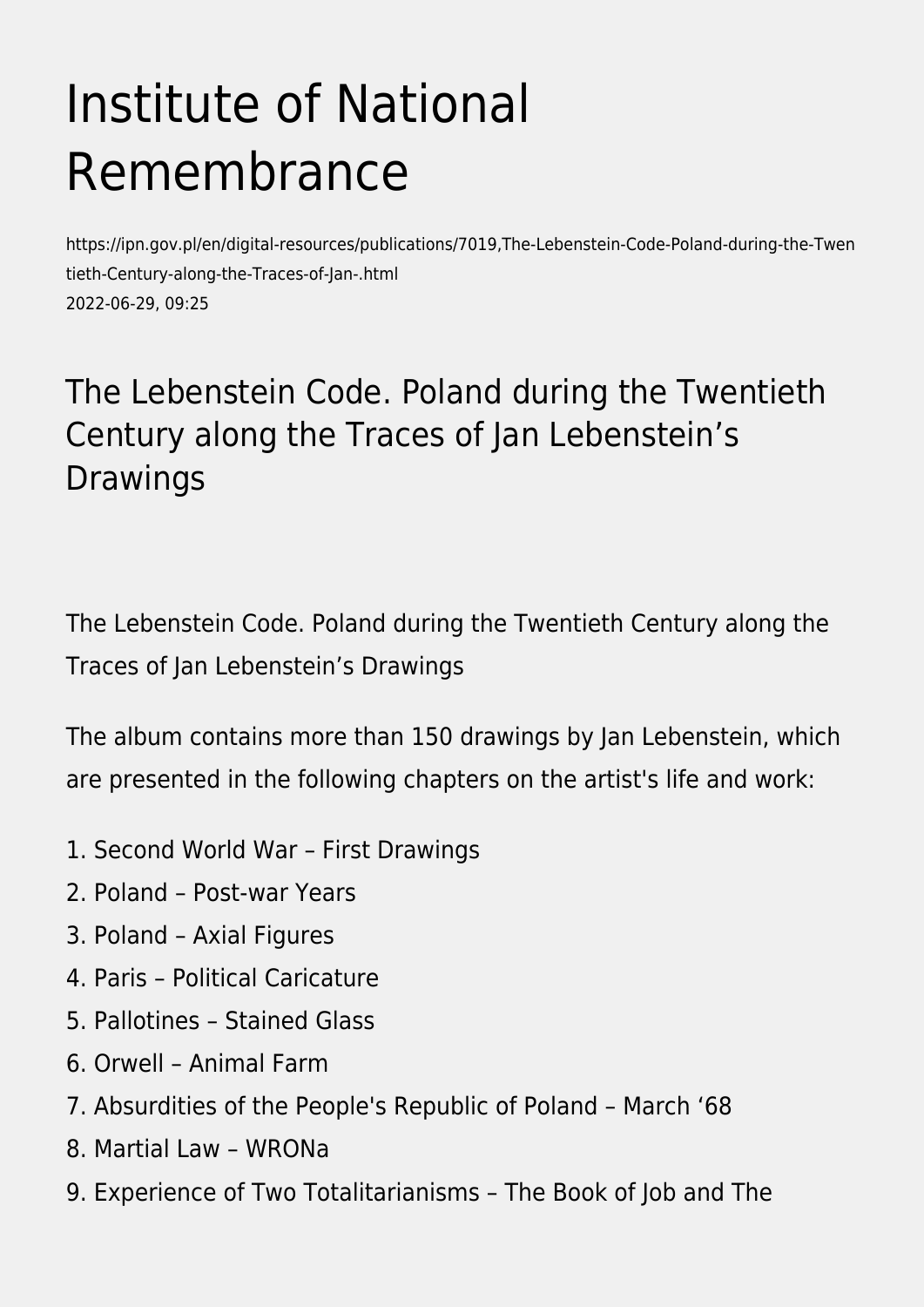## Apocalypse

10. Return to the Roots – Sarmatia

Jan Lebenstein was born in 1930 in Brest and died in 1999 in Cracow. He was a painter, graphic artist and illustrator. He graduated from the State Art High School in Warsaw. Lebenstein studied painting at the Warsaw Academy of Fine Arts where his teachers were Artur Nacht-Samborski and Eugeniusz Eibisch. He made his debut at the Warsaw Arsenał gallery in 1955. A year later he joined the Theatre on Tarczyńska Street, based in his own apartment and led by Miron Białoszewski. Also there his first solo exhibition was presented. Since 1959 he had lived in Paris, where he received Grand Prix at the first Youth Biennale in Paris.

**\*\*\***

Excerpts from the book:

"I was alienated and thus decided to become a painter. I simply remained a stranger. I found the People's Republic of Poland, all of it, totally alien. I would like to define my situation as that of a person on a margin, along the peripheries of a country, in other words, deprived of his roots; after all, I come from somewhere in eastern Poland. Another issue is the essence of a whole structure that described itself as socialist realistic".

"Stages describe closed periods, which in my case where dissimilar. This is whay my painting too was not identical. I realised that during each greater spiritual adventure I succumbed to cetain neccesities,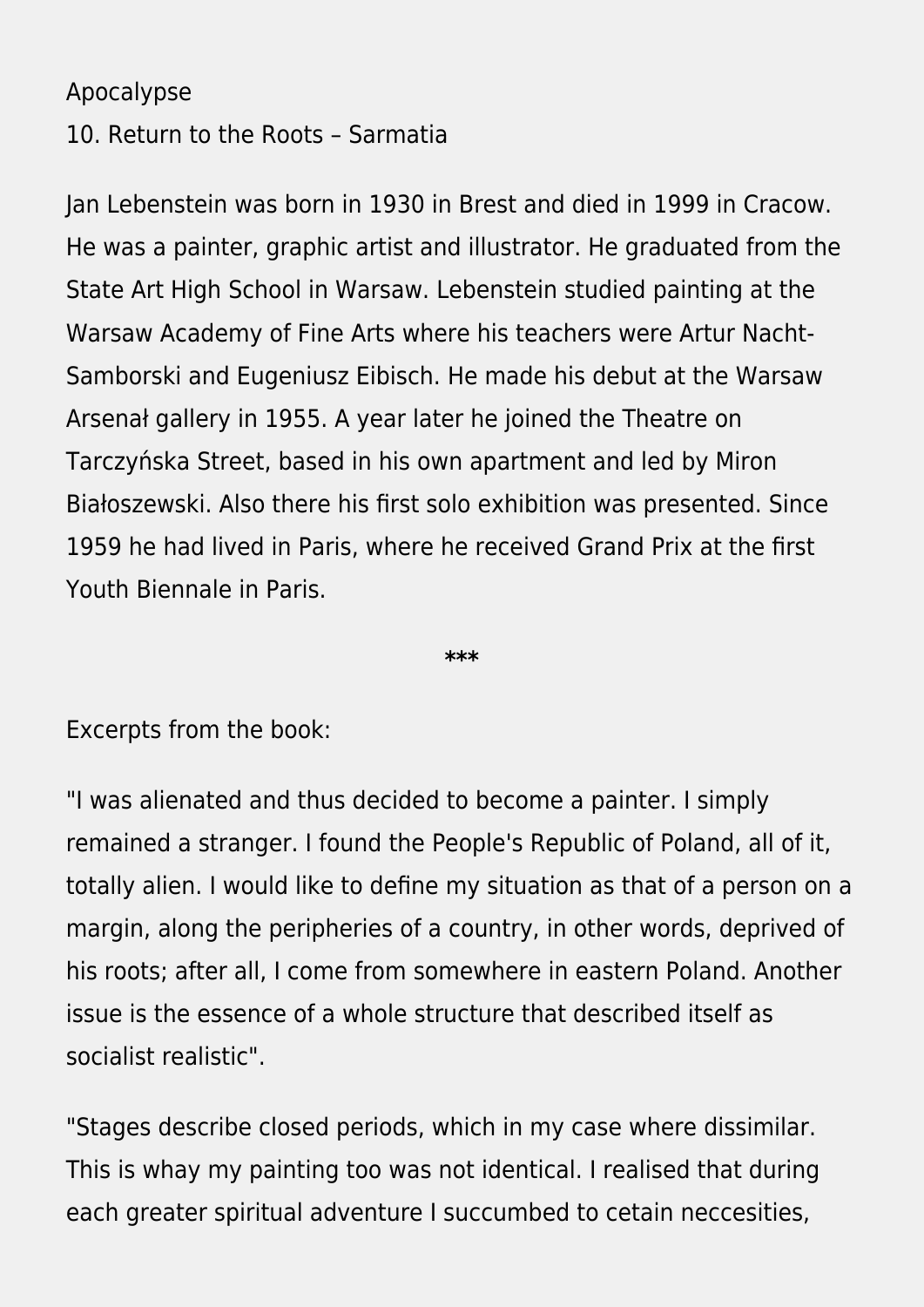which were simply associated with my life and changing surroundings".

ISBN 978-83-7629-130-7; The Institute of National Remembrance,

2010,

A4 format, hardback, pp. 176

## Opcje strony

- **•** [Print](https://ipn.gov.pl/javascript:winopen() [this page](https://ipn.gov.pl/javascript:winopen()
- [Generate PDF](https://ipn.gov.pl/en/digital-resources/publications/7019,The-Lebenstein-Code-Poland-during-the-Twentieth-Century-along-the-Traces-of-Jan-.pdf) [of this page](https://ipn.gov.pl/en/digital-resources/publications/7019,The-Lebenstein-Code-Poland-during-the-Twentieth-Century-along-the-Traces-of-Jan-.pdf)
- [Notify](https://ipn.gov.pl/en/powiadom/7019,dok.html?poz=digital-resources/publications&drukuj=window) [about this page](https://ipn.gov.pl/en/powiadom/7019,dok.html?poz=digital-resources/publications&drukuj=window)
- Share this article

[Share](https://www.facebook.com/sharer/sharer.php?u=https://ipn.gov.pl/en/digital-resources/publications/7019,The-Lebenstein-Code-Poland-during-the-Twentieth-Century-along-the-Traces-of-Jan-.html) [on Facebook](https://www.facebook.com/sharer/sharer.php?u=https://ipn.gov.pl/en/digital-resources/publications/7019,The-Lebenstein-Code-Poland-during-the-Twentieth-Century-along-the-Traces-of-Jan-.html)

[Share](https://twitter.com/share) [on Twitter](https://twitter.com/share)